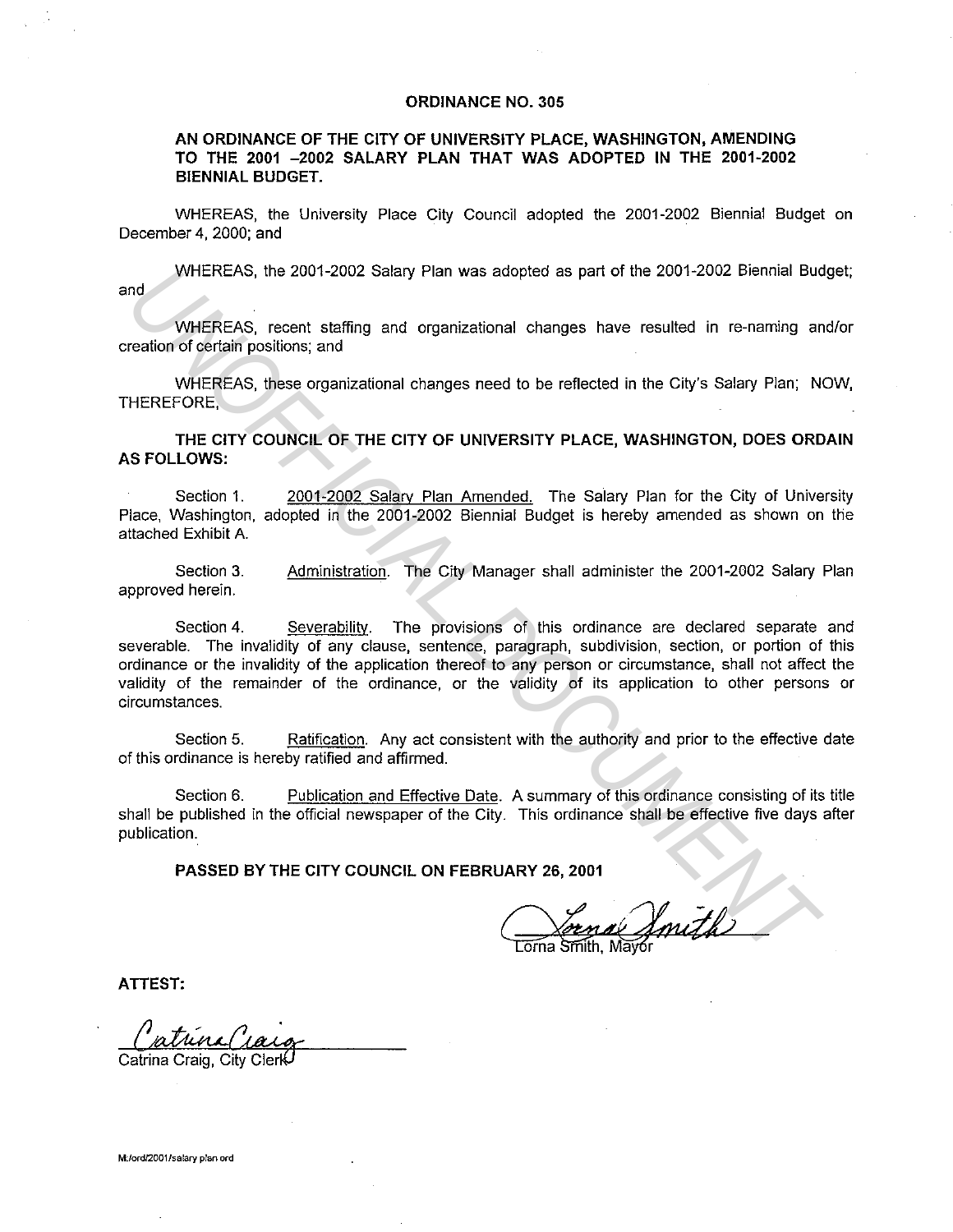A PRROVED AS TO FORM: Timothy X. Sulliyan, City Attorney

Date of Publication: Effective Date: 3/1/01 3/6/01

UNOFFICIAL DOCUMENT